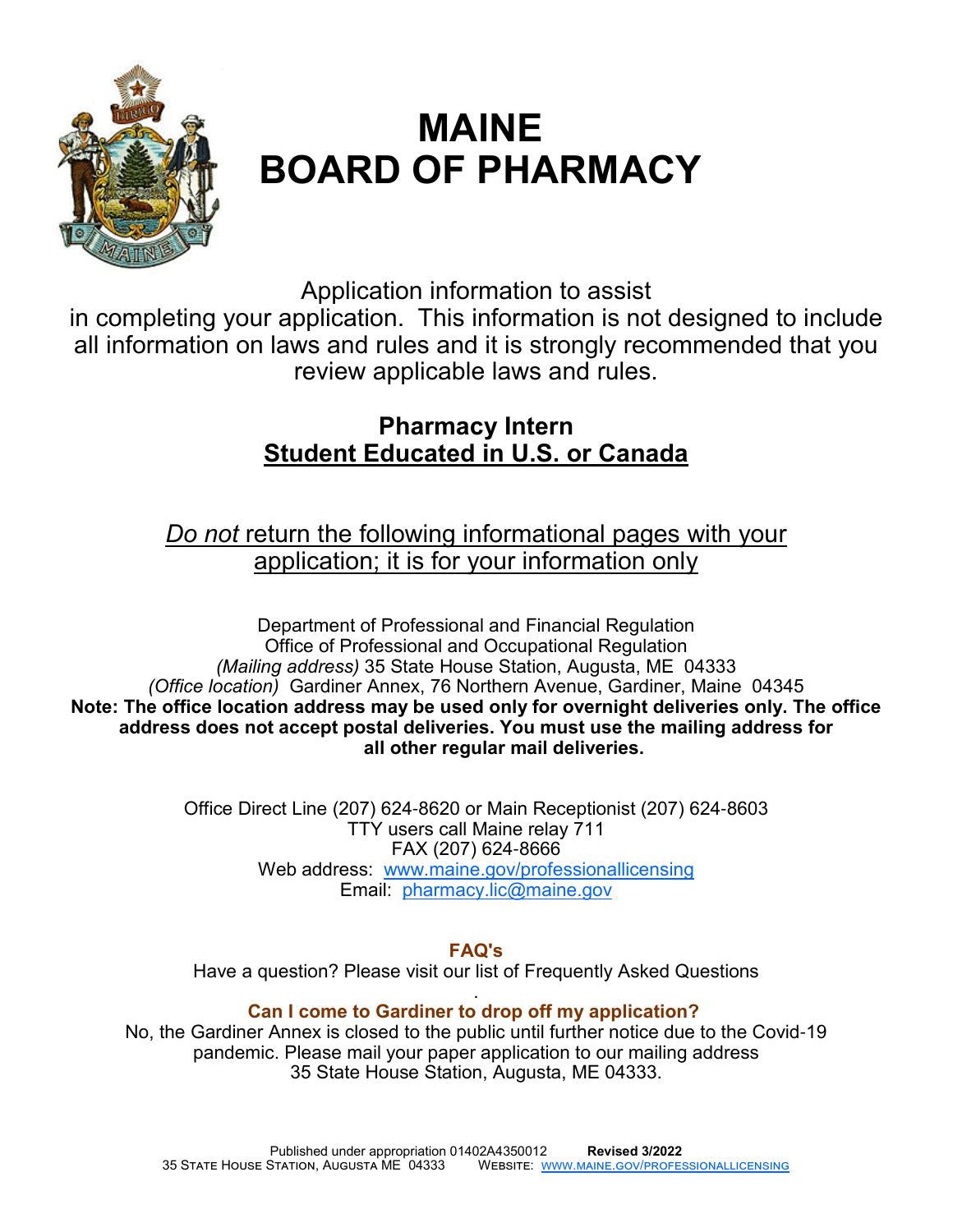### **APPLICATION INSTRUCTIONS PHARMACY INTERN**

#### **\*\*Fax submissions of applications and supporting documentation will not be accepted.**

**Board and Related Laws and Rules.** Laws and rules are available online at our website. Following is a suggested list of laws and regulations for you to read and become familiar with. This list may not be inclusive, for more detailed information visit our website at www.maine.gov/ professionallicensing

- Maine Pharmacy law 32 MRS, Chapter 117
- Maine Board of Pharmacy rules 02 392 Chapters 1-38
- Maine Department of Professional and Financial Regulation, Office of Professional and Occupational Regulation law 10 MRS. §8001-8003 et al.
- Maine Department of Professional and Financial Regulation, Office of Professional and Occupational Regulation rules 02 041 Chapters 10, 11, and 13

The Maine Board of Pharmacy requires that all supporting documents and fees be submitted with the filing of your application. **Your application will be considered incomplete and will be returned if supporting documents and/or fees are omitted.** Documents that have been modified or altered (including the use of any white out substance) in any way will not be accepted.

#### **PROCESSING TIME:**

- $\checkmark$  Your application has greater chance of being processed expeditiously if it is complete and all supporting documents are attached. Action on this application is posted to the web in real time. Please visit our website if you wish to monitor progress. If the status appears as Pending, this means that your application was received by this office and it is pending or under review. Once reviewed and if everything about your application is complete and complies with requirements, the license will be issued and the status will show as ACTIVE. If incomplete and a letter is being sent to you, the letter will be available for you to see online.
- $\checkmark$  Please refrain from calling our office to "check" on your application as these calls only serve to slow our ability to review and process applications. Information regarding the status of applications may be found at the Office of Professional and Occupational Regulation's website www.maine.gov/professionallicensing. We appreciate your thoughtful attention to this request.

 $\checkmark$  Once your license is issued it is immediately visible online with an "active" status.

#### **LICENSE RENEWAL AND FEES**

 $\checkmark$  The license is subject to be renewed annually on or before the expiration date of December 31. You must certify enrollment at the time of your renewal.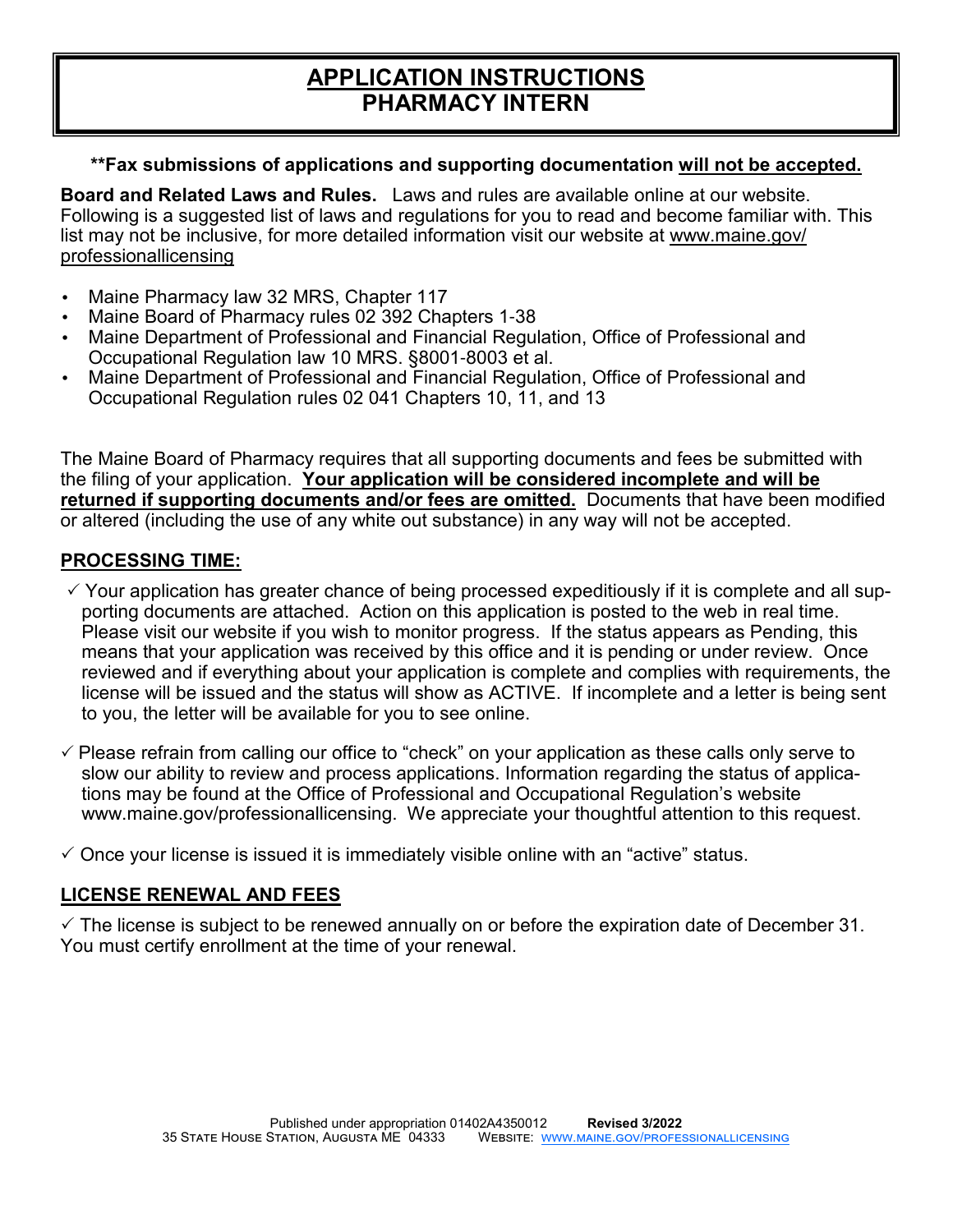

#### **STATE OF MAINE DEPARTMENT OF PROFESSIONAL AND FINANCIAL REGULATION OFFICE OF PROFESSIONAL AND OCCUPATIONAL REGULATION INDIVIDUAL LICENSE APPLICATION**

| APPLICANT INFORMATION (please print)                                                                                                                                                                                                                                                                                                         |                   |              |                       |            |                        |               |  |
|----------------------------------------------------------------------------------------------------------------------------------------------------------------------------------------------------------------------------------------------------------------------------------------------------------------------------------------------|-------------------|--------------|-----------------------|------------|------------------------|---------------|--|
| <b>FULL LEGAL NAME</b>                                                                                                                                                                                                                                                                                                                       | <b>FIRST</b>      |              | <b>MIDDLE INITIAL</b> |            |                        | LAST          |  |
| ANY OTHER NAMES EVER USED:                                                                                                                                                                                                                                                                                                                   |                   |              |                       |            |                        |               |  |
|                                                                                                                                                                                                                                                                                                                                              |                   |              |                       |            |                        |               |  |
| DATE OF BIRTH                                                                                                                                                                                                                                                                                                                                | $mmI$ dd $I$ yyyy |              |                       |            | SOCIAL SECURITY NUMBER |               |  |
| <b>CONTACT ADDRESS</b>                                                                                                                                                                                                                                                                                                                       |                   |              |                       |            |                        |               |  |
| <b>CITY</b>                                                                                                                                                                                                                                                                                                                                  |                   | <b>STATE</b> |                       | <b>ZIP</b> |                        | <b>COUNTY</b> |  |
| PHONE # (                                                                                                                                                                                                                                                                                                                                    |                   | FAX#(        |                       |            | E-MAIL                 |               |  |
| <b>BACKGROUND CHECK NOTICE:</b> Pursuant to 5 MRS §5301 - 5303, the State of Maine is granted the authority to take into<br>consideration an applicant's criminal history record. The Office of Professional and Occupational Regulation requires a<br>criminal history records check as part of the application process for all applicants. |                   |              |                       |            |                        |               |  |

| <b>Maine Board of Pharmacy</b>          |  |  |  |  |
|-----------------------------------------|--|--|--|--|
| <b>Pharmacy Intern</b>                  |  |  |  |  |
| Educated in U.S. or Canada              |  |  |  |  |
| Required Fees: \$21.00 (non-refundable) |  |  |  |  |
| (includes criminal record check fees)   |  |  |  |  |

 This is a one-time fee. Once this license is issued you are subject to an annual renewal at no cost. *Office Use Only:* Check # Amount: Cash  $\#$ Lic.  $\#$ Office Use Only: PI 2619 - \$21.00

| <b>PAYMENT OPTIONS:</b><br>Make checks payable to "Maine State Treasurer" - If you wish to pay by credit card, fill out the following: |              |                                  |      |  |  |
|----------------------------------------------------------------------------------------------------------------------------------------|--------------|----------------------------------|------|--|--|
| NAME OF CARDHOLDER (please print)                                                                                                      | <b>FIRST</b> | MIDDLE INITIAL                   | LAST |  |  |
| MAILING ADDRESS OF CARDHOLDER (please print)                                                                                           |              |                                  |      |  |  |
| I authorize the Department of Professional and Financial Regulation, Office of Professional and Occupational Regulation to             |              |                                  |      |  |  |
| charge my $\Box$ VISA $\Box$ MASTERCARD $\Box$ DISCOVER $\Box$ AMERICAN EXPRESS The following amount: \$                               |              |                                  |      |  |  |
| I understand that fees are non-refundable                                                                                              |              |                                  |      |  |  |
| Card number:                                                                                                                           |              | <b>Expiration Date</b> mm / yyyy |      |  |  |
| <b>SIGNATURE</b>                                                                                                                       |              | <b>DATE</b>                      |      |  |  |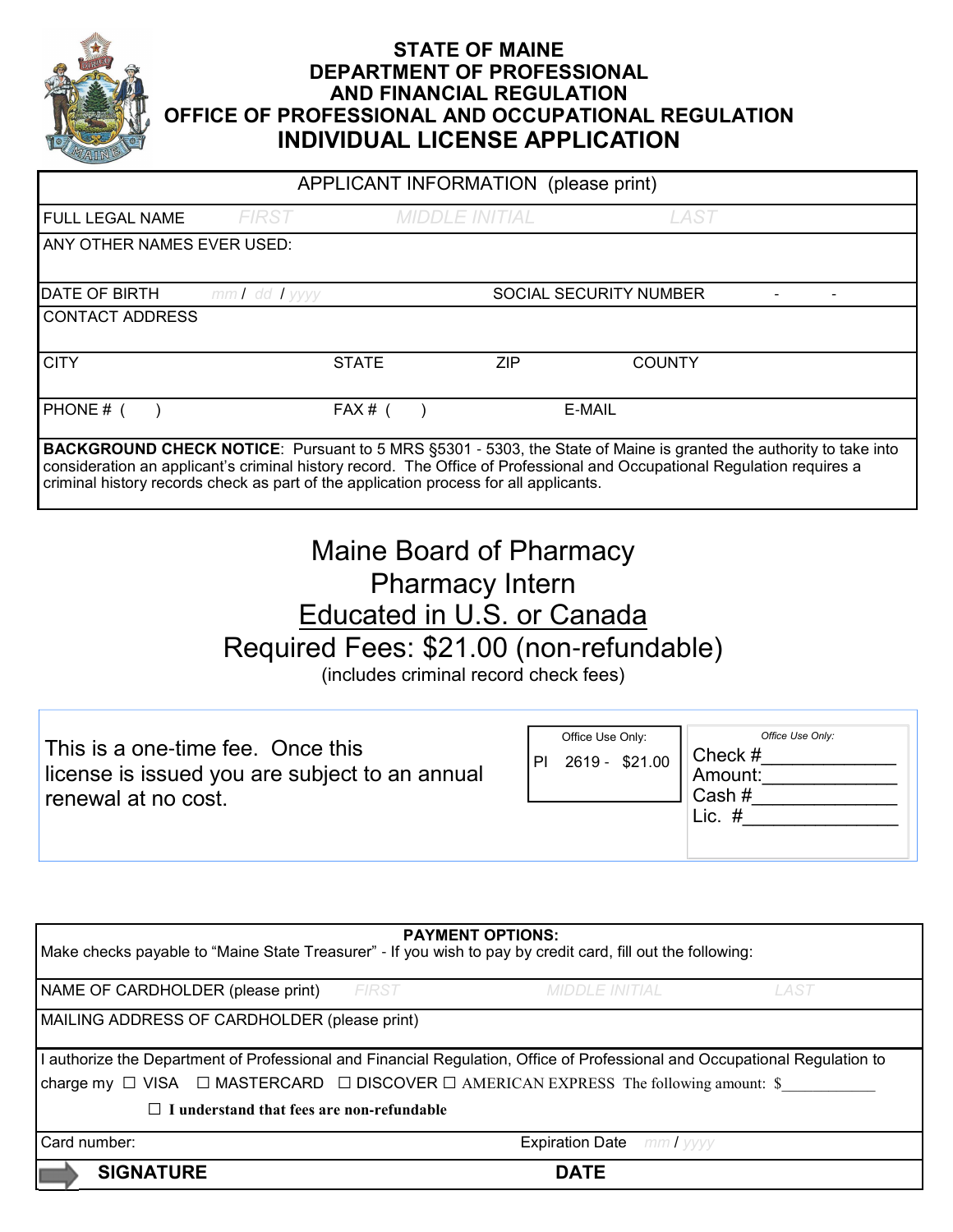#### **SECTION 1: COMPLETE THIS SECTION IF YOU ARE APPLYING FOR A PHARMACY INTERN LICENSE AS A PHARMACY STUDENT** :

College Education for the training.

| Name of College in which this student is currently enrolled in a pharmacy degree program. |              |                    |     |  |
|-------------------------------------------------------------------------------------------|--------------|--------------------|-----|--|
|                                                                                           |              |                    |     |  |
| <b>Address</b>                                                                            |              |                    |     |  |
|                                                                                           |              |                    |     |  |
| City                                                                                      | <b>State</b> |                    | Zip |  |
|                                                                                           |              |                    |     |  |
| <b>Telephone Number</b>                                                                   |              |                    |     |  |
|                                                                                           |              |                    |     |  |
| <b>College Contact Person</b>                                                             |              | <b>Title</b>       |     |  |
|                                                                                           |              |                    |     |  |
| <b>Contact Telephone Number</b>                                                           |              | Date of Enrollment |     |  |
|                                                                                           |              |                    |     |  |
| <b>Contact E-mail Address</b>                                                             |              |                    |     |  |
|                                                                                           |              |                    |     |  |

Is the Program Accredited by (check one):  $\Box$  ACPE  $\Box$  CCAP

**SECTION 2:** Check appropriate response to the question below. Any YES response must be fully explained by written statement on a separate sheet of paper, signed and dated, and submitted with your application.

| Have you ever received a sanction from Medicare or from a state Medicaid<br>program?                                                                                                                                                                      |                  |
|-----------------------------------------------------------------------------------------------------------------------------------------------------------------------------------------------------------------------------------------------------------|------------------|
| $\Box$ Medicare OR $\Box$ Medicaid Program (State) ___<br>2. Submit a copy of the official action by the entity.<br>3. Provide a detailed explanation in your own words on a separate sheet of<br>paper.                                                  |                  |
| Clarification on programs:<br>Medicare – Health program administered by the United States government<br>for people that are (1) ages 65 or older, (2) under the age of 65 with certain<br>disabilities, and/or (3) all ages with end-stage renal disease. | Yes<br>$\Box$ No |
| Medicaid – Health program administered by the United States government<br>for people with limited incomes.                                                                                                                                                |                  |
| MaineCare – Health program administered by the State of Maine with similar<br>eligibility requirements as Medicaid.                                                                                                                                       |                  |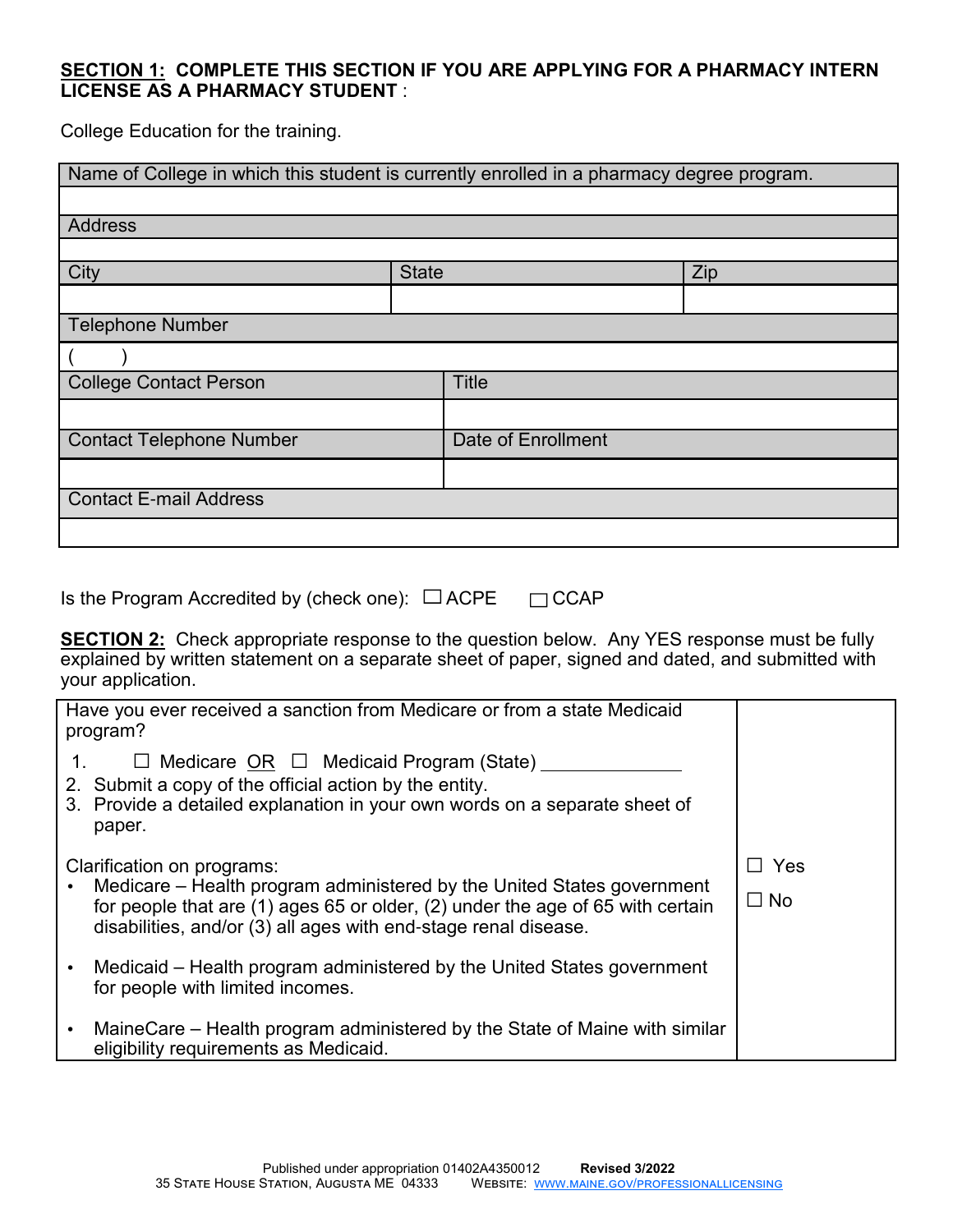#### **SECTION 3: NOTICES**

#### **Please Note:**

Pursuant to 10 MRS §8003-G - any change in name, address, email address, criminal convictions, disciplinary actions, or any material change set forth in your original application for licensure must be reported to the Office within 10 days.

You can access this Law for your review at: http://www.mainelegislature.org/legis/statutes/10/title10ch901sec0.html

#### **Incomplete Applications:**

Pursuant to Board Rules Chapter 7 Section 1 (1) all applications that remain incomplete for more than 60 days will be discarded. Pursuant to Office of Professional and Occupational Regulations Rules Chapter 10 all fees associated with this application are NON REFUNDABLE.

#### **Reporting of Non-IPPE/APPE Intern Hours:**

No later than **January 31** of each year, a pharmacy intern shall report on forms provided by the board all hours worked during the preceding calendar year outside of an IPPE or APPE. All reported hours must be verified by the pharmacist in charge or supervising pharmacist. Failure to report the intern hours timely will result in a non acceptance of hours.